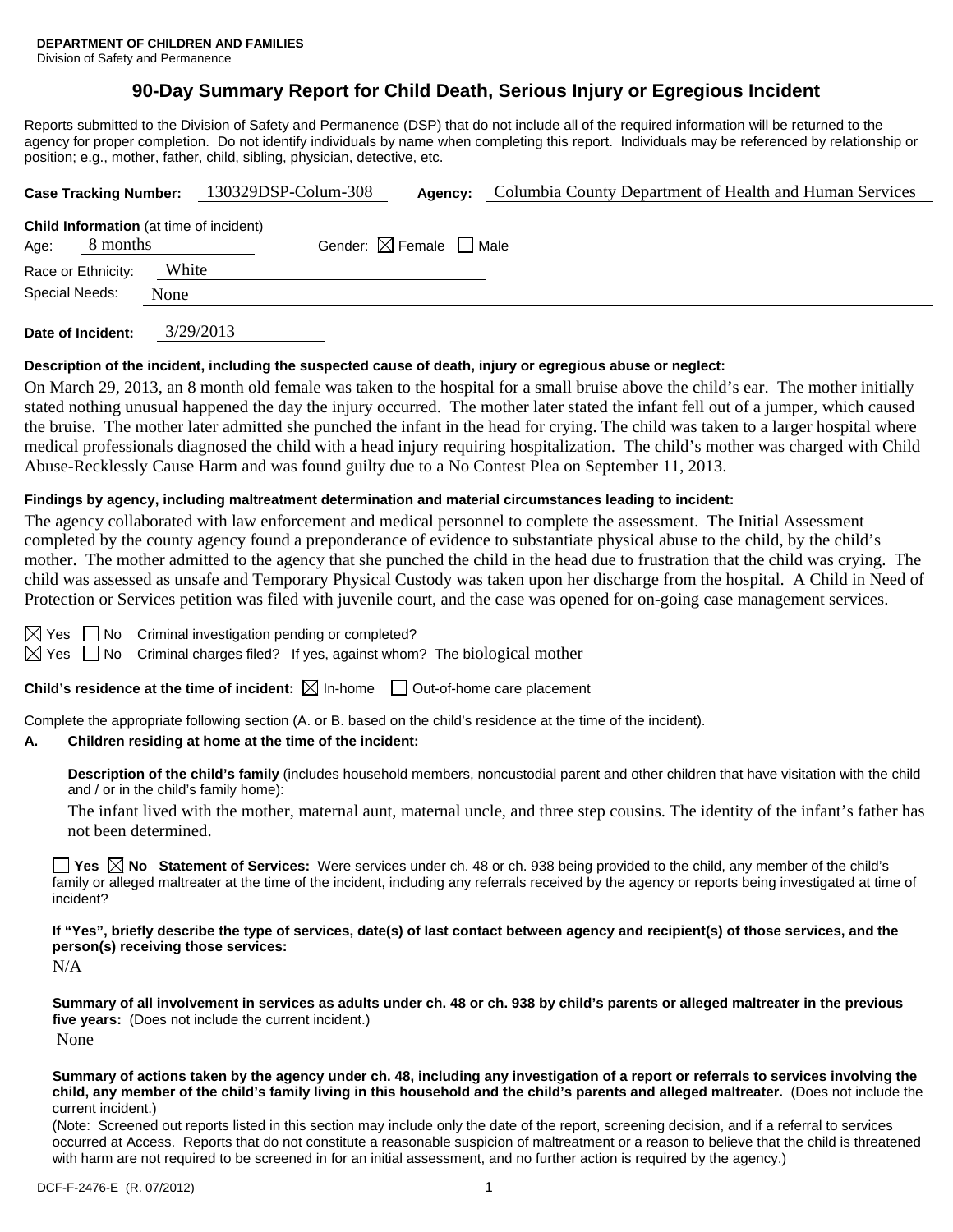On 6/18/1998, a child welfare (juvenile justice) referral was screened in for the child's paternal uncle. No additional information on this referral is available.

On 9/22/2006, Dane County Department of Human Services screened in and assessed allegations of neglect to the three step-cousins of the child by their mother. The agency found insufficient evidence to substantiate the allegations of neglect to the children. On 9/28/2006 a Child Welfare report was screened out.

On 11/21/2006 a CPS report was screened out.

On 2/11/2007, Dane County Department of Human Services screened in and assessed allegations of neglect to the three step-cousins of the child by their mother and father. The agency found a preponderance of evidence to substantiate the allegations of neglect to the children and the case was opened for ongoing services. These children were placed in foster care/Kinship care and then reunified with their mother on 4/9/2009.

On 2/18/2008 the agency screened in and assessed allegations of physical abuse to the three step-cousins of the child by their grandmother. The agency found insufficient evidence to substantiate the allegations of physical abuse to the children. On 6/27/2008 a CPS report was screened out.

On 5/12/2009, a Child Welfare report was screened out.

3/10/2012 a CPS report was screened out.

#### **Summary of any investigation involving the child, any member of the child's family and alleged maltreater conducted under ch. 48 or ch. 938 and any services provided to the child and child's family since the date of the incident:**

The agency screened in and assessed the allegations of physical abuse to the child by the child's mother. The Initial Assessment completed by the agency found a preponderance of evidence to substantiate physical abuse to the child by the child's mother. The child was taken into Temporary Physical Custody by the agency and was placed in the home of a relative. The mother is currently allowed supervised visitation once per week. A Child in Need of Protection and/or Services order was petitioned for and granted, effective 5/6/2013. The mother was referred to a parenting program and mental health services. The case remains open with the agency for on-going case management services.

### **B. Children residing in out-of-home (OHC) placement at time of incident:**

# **Description of the OHC placement and basis for decision to place child there:**

N/A

## **Description of all other persons residing in the OHC placement home:**

 $N/A$ 

**Licensing history:** Including type of license, duration of license, summary of any violations by licensee or an employee of licensee that constitutes a substantial failure to protect and promote the welfare of the child.

### **Summary of any actions taken by agency in response to the incident:** (Check all that apply.)

| $\boxtimes$                             | Screening of Access report                           | Attempted or successful reunification             |
|-----------------------------------------|------------------------------------------------------|---------------------------------------------------|
|                                         | Protective plan implemented                          | Referral to services                              |
| NNNNI                                   | Initial assessment conducted                         | Transportation assistance                         |
|                                         | Safety plan implemented                              | Collaboration with law enforcement                |
|                                         | Temporary physical custody of child                  | Collaboration with medical professionals          |
|                                         | Petitioned for court order / CHIPS (child in need of | Supervised visitation                             |
|                                         | protection or services)                              | Case remains open for services                    |
|                                         | Placement into foster home                           | Case closed by agency                             |
| $\mathop{\boxtimes\mskip-4mu\boxtimes}$ | Placement with relatives                             | Initiated efforts to address or enhance community |
|                                         | Ongoing Services case management                     | collaboration on CA/N cases                       |
|                                         |                                                      | Other (describe):                                 |
|                                         |                                                      |                                                   |

## **FOR DSP COMPLETION ONLY:**

### **Summary of policy or practice changes to address issues identified during the review of the incident:**

Under the Child Welfare Disclosure Act (Section 48.981(7)(cr), Stats.), the DSP completes a 90-Day review of the agency's practice in each case reported under the Act. The DSP did not identify practice issues during the review of the incident.

**Recommendations for further changes in policies, practices, rules or statutes needed to address identified issues:** None